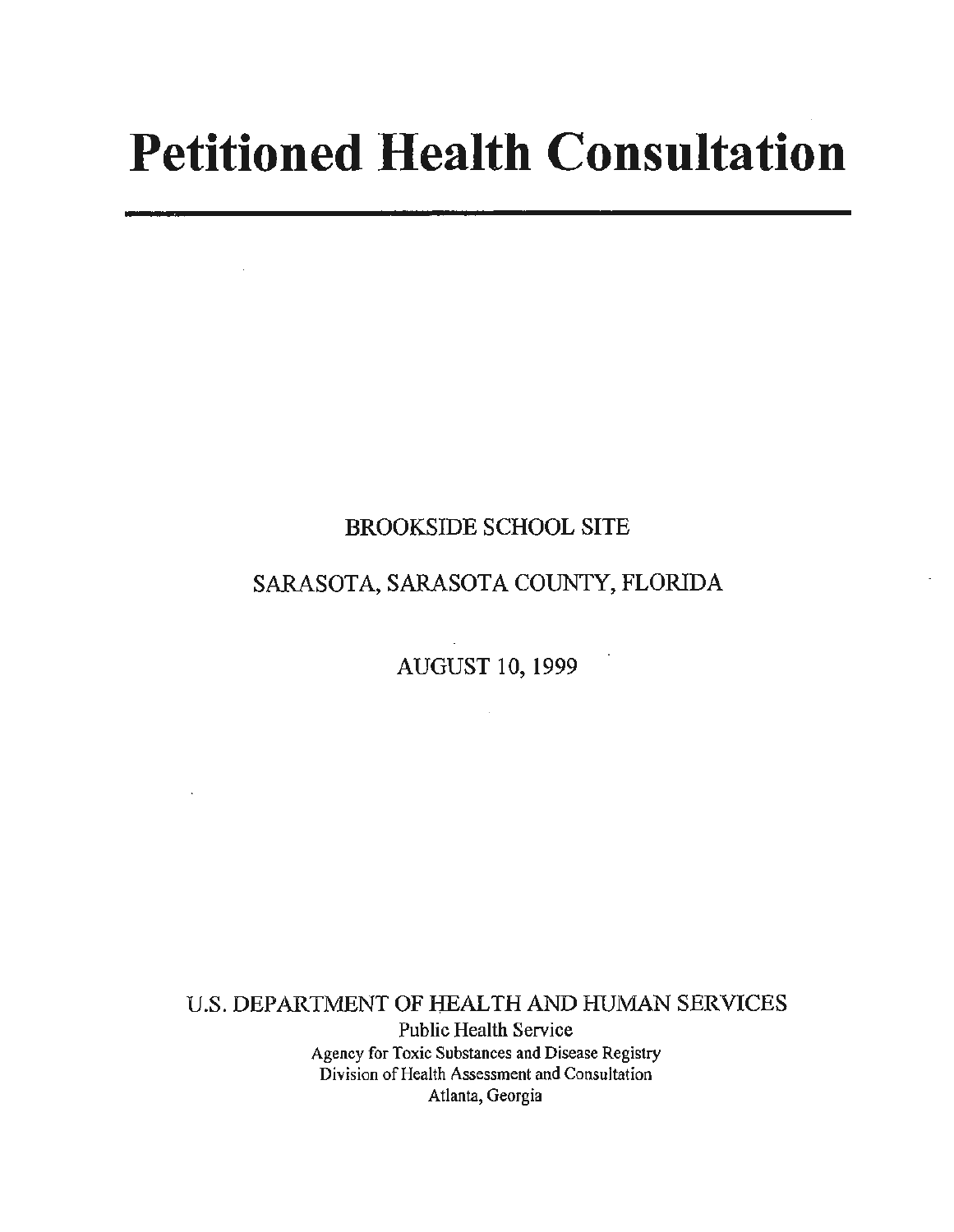## **Health Consultation: A Note of Explanation**

An ATSDR health consultation is a verbal or written response from ATSDR to a specific request for information about health risks related to a specific site, a chemical release, or the presence of hazardous material. In order to prevent or mitigate exposures, a consultation may lead to specific actions, such as restricting use of or replacing water supplies; intensifying environmental sampling; restricting site access; or removing the contaminated material.

In addition, consultations may recommend additional public health actions, such as conducting health surveillance activities to evaluate exposure or trends in adverse health outcomes; conducting biological indicators of exposure studies to assess exposure; and providing health education for health care providers and community members. This concludes the health consultation process for this site, unless additional information is obtained by ATSDR which, in the Agency's opinion, indicates a need to revise or append the conclusions previously issued.

> You May Contact A TSDR TOLL FREE at 1-888-42ATSDR or Visit our Home Page at: http://atsdr l.atsdr.cdc.gov:8080/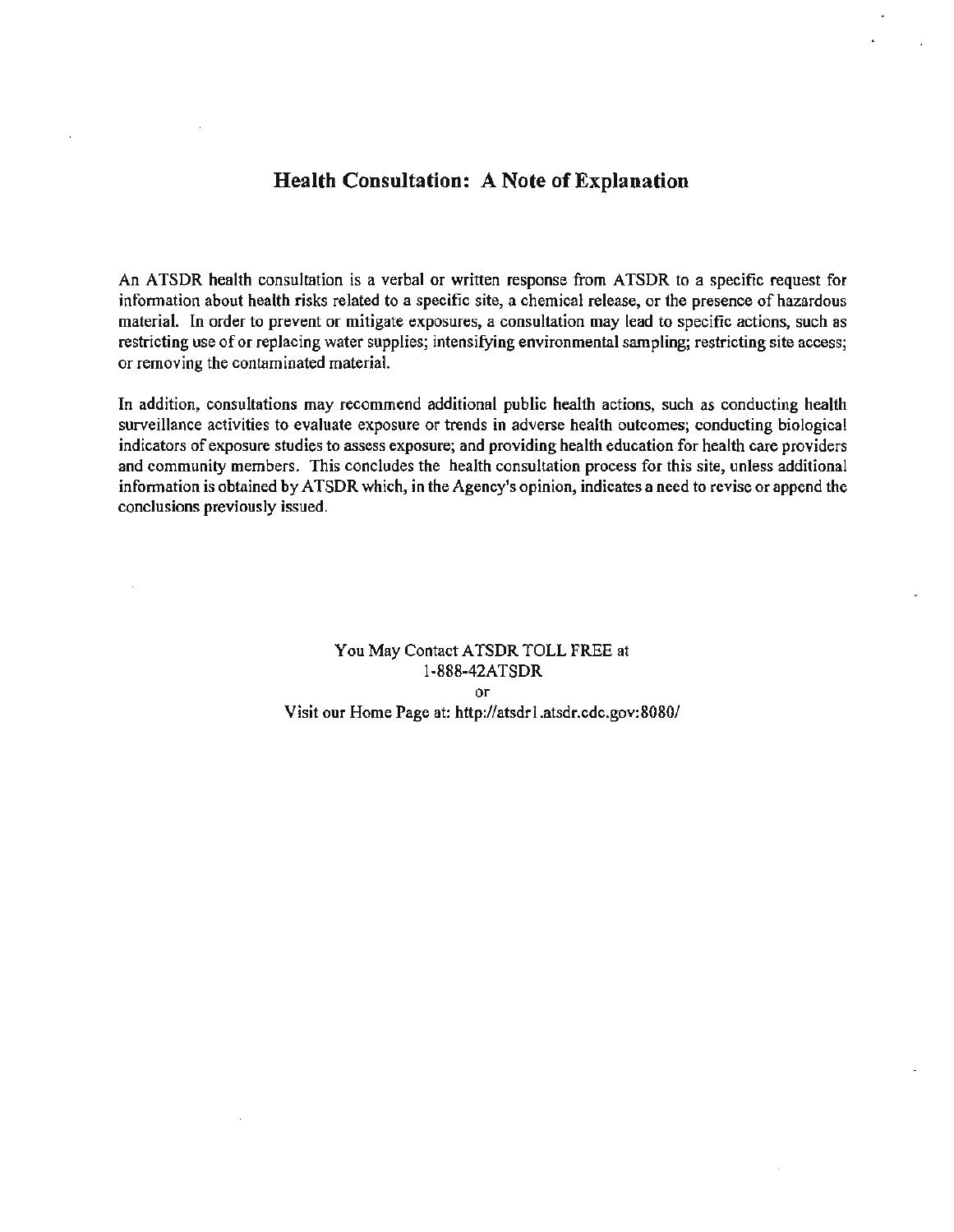## PETITIONED HEALTH CONSULTATION

 $\mathcal{I}$ 

## BROOKSIDE SCHOOL SITE

## SARASOTA, SARASOTA COUNTY, FLORIDA

Prepared by:

Petition Response Section Exposure Investigation and Consultation Branch Division of Health Assessment and Consultation Agency for Toxic Substances and Disease Registry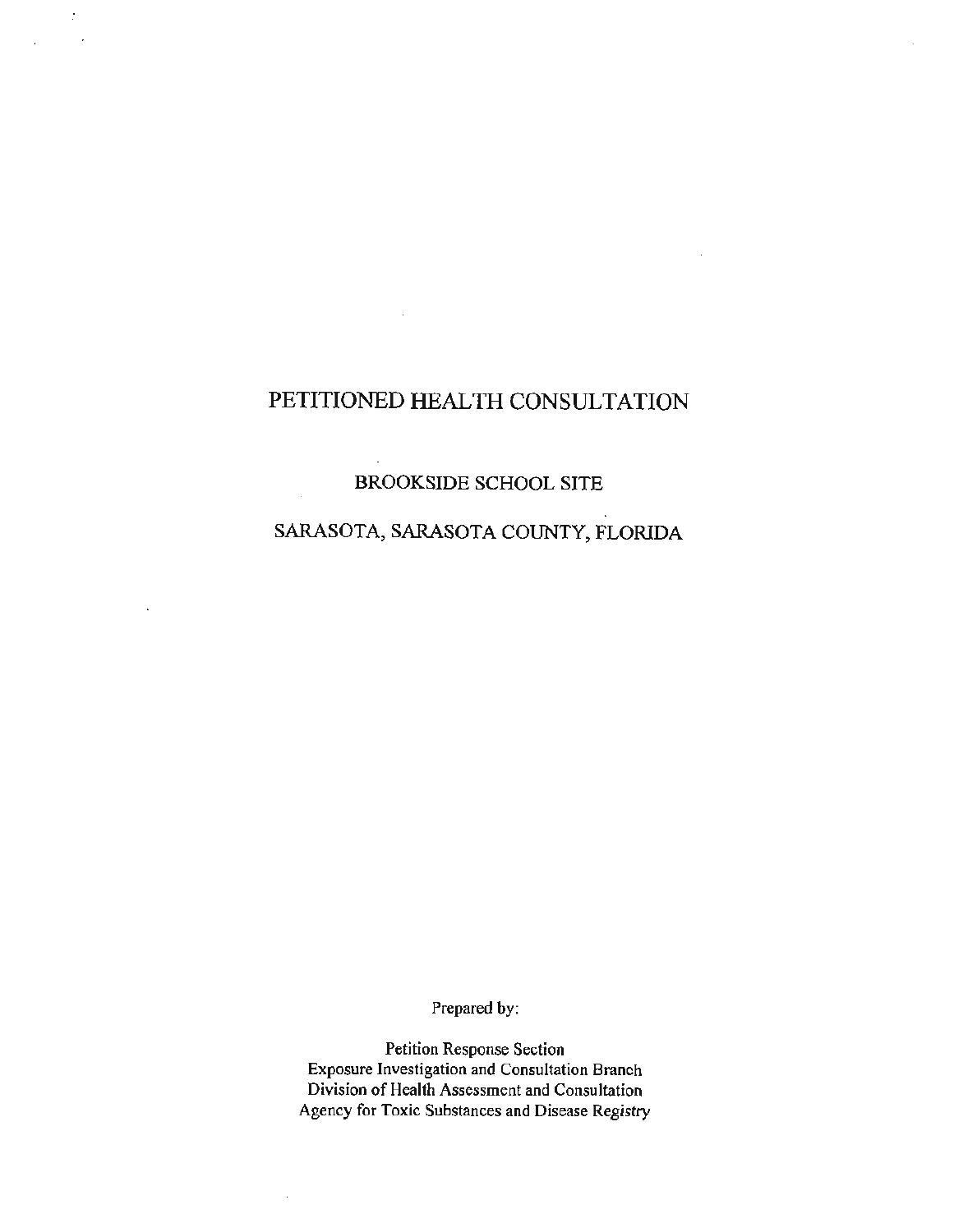#### **Background and Statement of** Issues

A citizen requested the Agency for Toxic Substances and Disease Registry (ATSDR) evaluate environmental data collected at the Brookside School· site and determine if organochlorine pesticides from a nearby apartment complex pose a current or future public health threat to students, faculty, and workers at the school [1].

The Brookside School site is located in a mixed residential and commercial area at 3636 South Shade Avenue, in Sarasota, Florida [2]. The school property is approximately 20 acres in size [3]. There are residential properties located to the north and east, and a commercial property is situated to the south. Located west of the site is an apartment complex (Sunland Garden Condominiums) [4]. The topography of the school property indicates that it is located slightly (approximately 1 foot) up gradient from the apartment complex [5].

Organochlorine pesticides were applied at the apartment complex west of the school property. Previous surface soil sampling indicated organochlorine pesticides were present in the soils in the flower beds near Unit 15 of the apartments. A resident living in these apartments raised concerns about the potential migration of organochlorine pesticides from the soils at her apartment complex to the subsurface soils of the adjacent school property. The resident's concern was that during construction activities at the school subsurface soil would be brought to the surface where children would be exposed to the organochlorine pesticides [1,3]. Based on the concerns from the resident, the school board hired an environmental contractor to collect subsurface soil and groundwater samples from the school property to determine if organochlorine pesticides had migrated from the apartment complex via the subsurface soil and groundwater to the school property  $[2-4]$ .

On September 15, 1998, the Florida Department of Environmental Protection Agency collected two surface soil samples from the apartment complex (S-1, S-2; collected from two planter beds around the external stairways on the east side of the building, just north and south of Unit 15) and two surface soil samples from Brookside School (S-3, S-4, collected near the boundary lines of the two properties) [ 6]. The surface soil samples were collected from a depth of 0 to 3 inches and analyzed for organochlorine pesticides. Table 1 shows the levels of organochlorine pesticides detected in these samples. No other organochlorine pesticides were detected in the samples.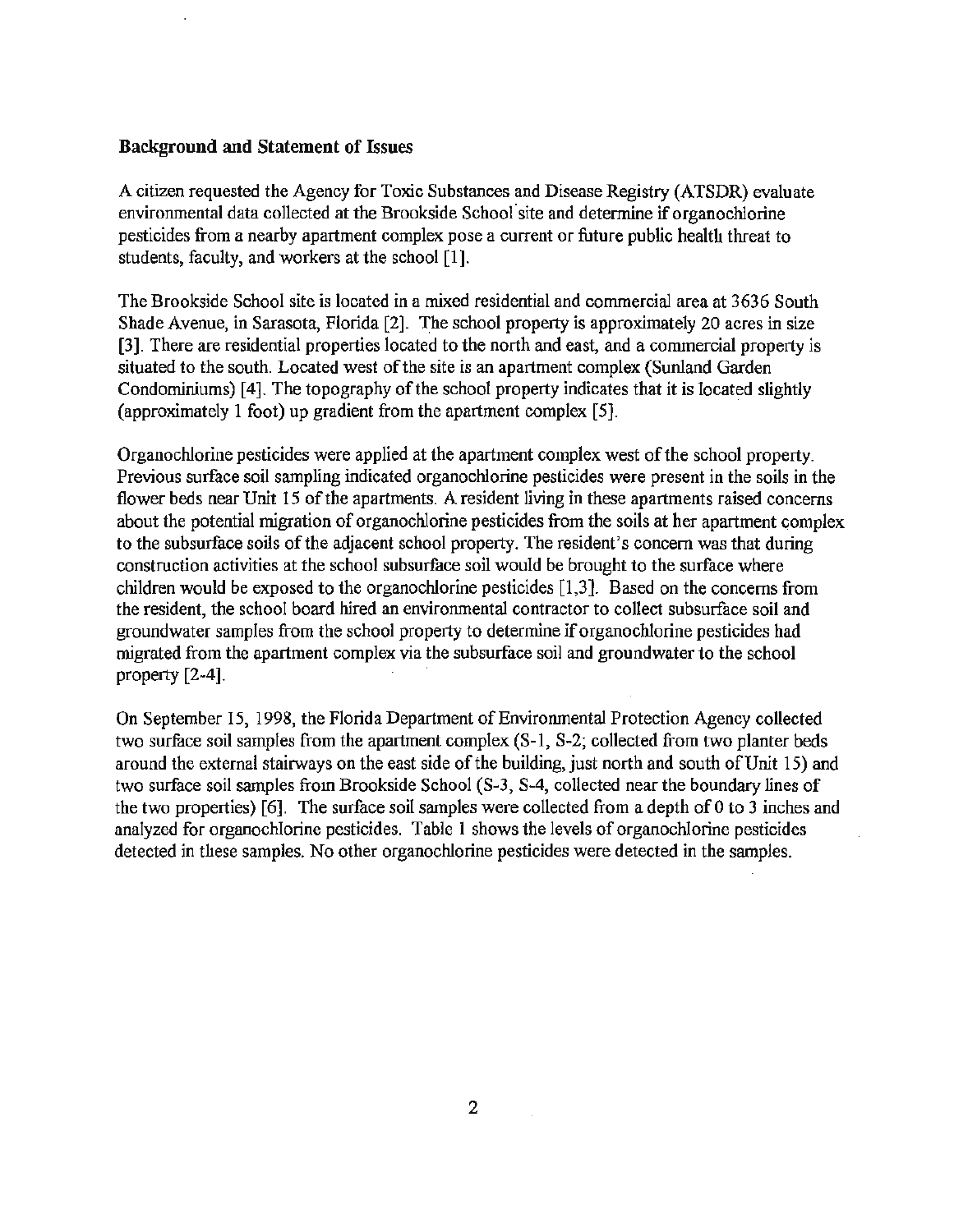| Location             | Chlordane [ppm] $*$ | Heptachlor [ppm] | Dieldrin [ppm] |
|----------------------|---------------------|------------------|----------------|
| Apt.Complex S-1      | 17                  | 0.056            | none detected  |
| Apt. Complex S-2     | 3.8                 | 0.038            | 1.0            |
| Brookside School S-3 | 0.5                 | none detected    | none detected  |
| Brookside School S-4 | 0.97                | none detected    | none detected  |

On January 22 & 24, 1999, subsurface soil and groundwater samples were collected from the school property [2]. No surface soil samples were collected during this sampling event because the school is located up gradient from the apartment complex and surface water runoff would not be expected to impact the school property. The subsurface soil samples were collected from 11 locations that are likely to be disturbed during the proposed renovation and new construction activities at the school (Attachment 1 - Sampling Locations at the Brookside School). The subsurface soil samples were collected from depths of two, three, and twelve feet.

Three temporary groundwater monitoring wells (TMW 1-3) were installed along the common property boundaries between the adjacent apartment complex and the school. Groundwater samples were collected from each of these wells. No investigations have been conducted to determine the direction of the groundwater flow in the area.

The subsurface soil and groundwater samples were analyzed for organochlorine pesticides (EPA Method 8081) [2]. No organochlorine pesticides were detected in the subsurface soil or groundwater samples.

#### **Discussion**

The subsurface soil and groundwater samples collected on January 22 & 24 1999, at the Brookside School site did not show detectable levels of organochlorine pesticides.

Low levels of organochlorine pesticides (maximum concentration detected: 17 ppm chlordane, 0.056 ppm heptachlor, and 1 ppm dieldrin) were detected in the surface soil samples collected on September 10, 1998, at the apartment complex and at the school property.

Populations potentially exposed to the organochlorine pesticides at the apartment complex and at the school would include children and adults. ATSDR has derived acute and chronic minimum risk levels (MRLs) for chlordane and dieldrin [7,8]. An MRL is defined as an estimate of daily human exposure to a dose of a chemical that is likely to be without an appreciable risk of adverse noncancerous effects over a specified duration of exposure. The U.S. Environmental Protection Agency (EPA) has also derived health based reference doses (RID) for organochlorine pesticides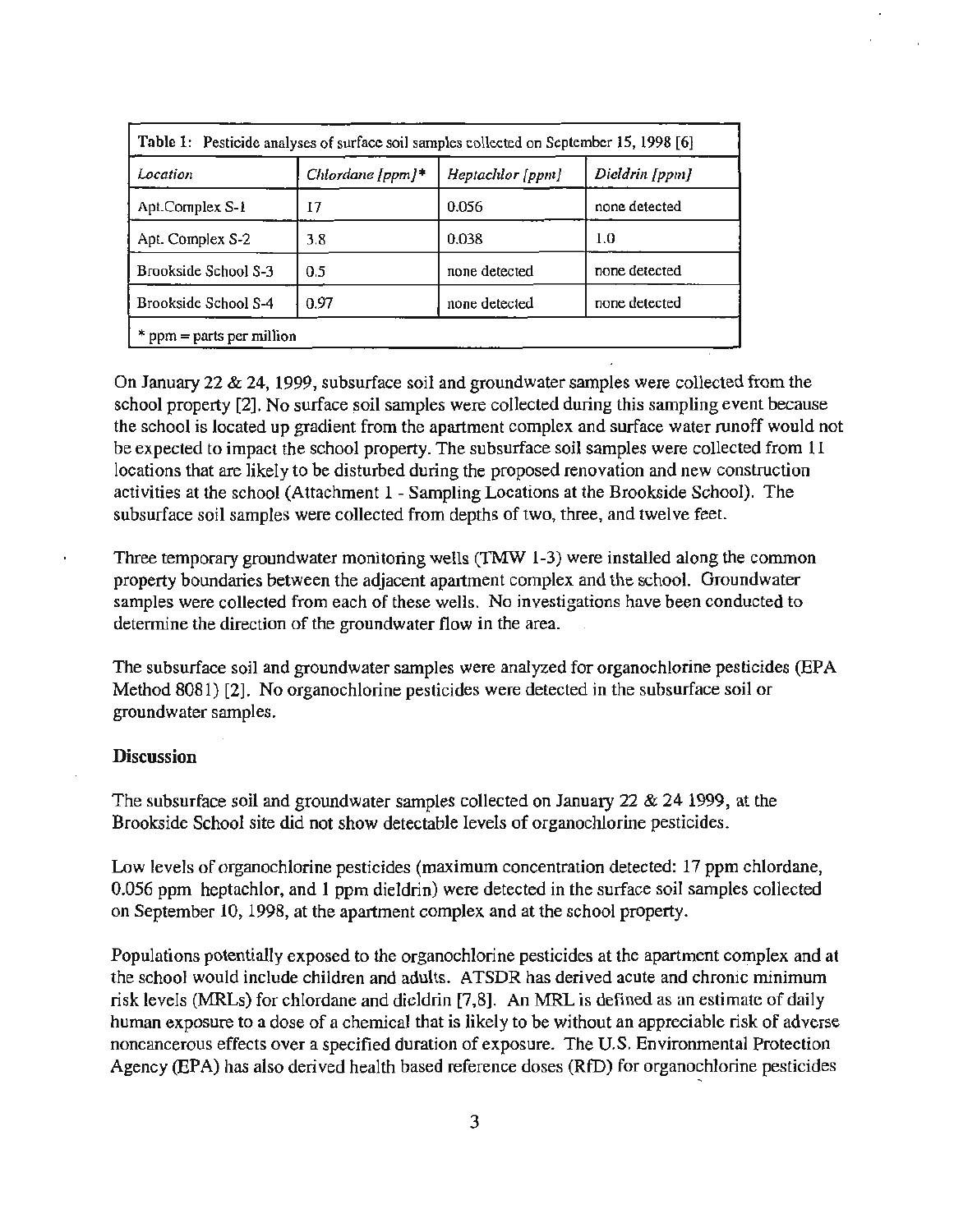that were used along with ATSDR's MRLs to compare the estimated exposure doses calculated from the maximum levels of organochlorine pesticides detected in the soils at the apartment complex and the school. Table 2 shows ATSDR's MRL and EPA's RfDs and the maximum levels of organochlorine pesticides detected at the apartment complex and at the school (soil sampling data from September 15, 1998). The exposure dose equation and parameter assumptions used for soil assessment followed that found in EPA Risk Assessment Guidance for Superfund [10]. The organochlorine pesticide soil concentrations were evaluated using averaged daily doses estimated for both child and adult in residential exposure scenarios and both cancer and non-cancer dose response relationships for the organochlorine pesticides present. The estimated exposure doses calculated for children and adults did not exceed ATSDR's MRL or EPA's RID.

| <b>Table 2:</b> ATSDR's MRLs and EPA's RfD for the following organochlorine pesticides and the<br>estimated exposure dose for a child using the maximum concentrations of<br>pesticides present in soil samples collected from the apartment<br>organochlorine<br>complex and school<br>properties. |                                  |                                 |                                 |                                           |  |
|-----------------------------------------------------------------------------------------------------------------------------------------------------------------------------------------------------------------------------------------------------------------------------------------------------|----------------------------------|---------------------------------|---------------------------------|-------------------------------------------|--|
| Pesticide                                                                                                                                                                                                                                                                                           | Acute Oral MRL<br>$(mg/kg/day)*$ | Chronic Oral MRL<br>(mg/kg/day) | Chronic Oral RfD<br>(mg/kg/day) | Estimoted exposure dose***<br>(mg/kg/day) |  |
| Chlordane                                                                                                                                                                                                                                                                                           | 0.001                            | 0.0006                          |                                 | 0.00034                                   |  |
| Dieldrin                                                                                                                                                                                                                                                                                            | 0.00007                          | 0.00005                         |                                 | 0.00002                                   |  |
| Heptachlor                                                                                                                                                                                                                                                                                          | $NA**$                           | <b>NA</b>                       | 0.0005                          | 0.000001                                  |  |

\* mg/kg/day = milligrams per kilograms per day; \*\*NA = not available; \*\*\*parameters for estimated dose = 10 kg weight for a child, 200 mg ingestion rate, and maximum concentrations of pesticides present (chlordane *=* 17 ppm, dieldrin  $= 1$  ppm, and heptachlor  $= 0.056$  ppm).

#### Chlordane, Dieldrin, & Heptachlor

Since 1988, chlordane has been banned for use as an insecticide. Chlordane was used primarily to treat termites. Chlordane applied to soils may persist for long periods of time; under field conditions, the mean degradation rate has been observed to range from 4 to 28 percent per year with a mean half-life of 3.3 years [7,11]. Chlordane is expected to be generally immobile or only slightly mobile in soil based on field tests, soil column leaching test and Koc estimation (Koc= organic carbon/water partition coefficient, the ratio of a chemical's concentration in water to that in the organic carbon phase of a soil matrix).

Dieldrin has been used extensively in the past as an insecticide for com and for termite control, although it is no longer registered for general use [8,11]. Dieldrin applied to soils will persist for extremely long periods of time (>7 years) [11]. Its low solubility and strong adsorption to soil makes leaching to groundwater unlikely [11].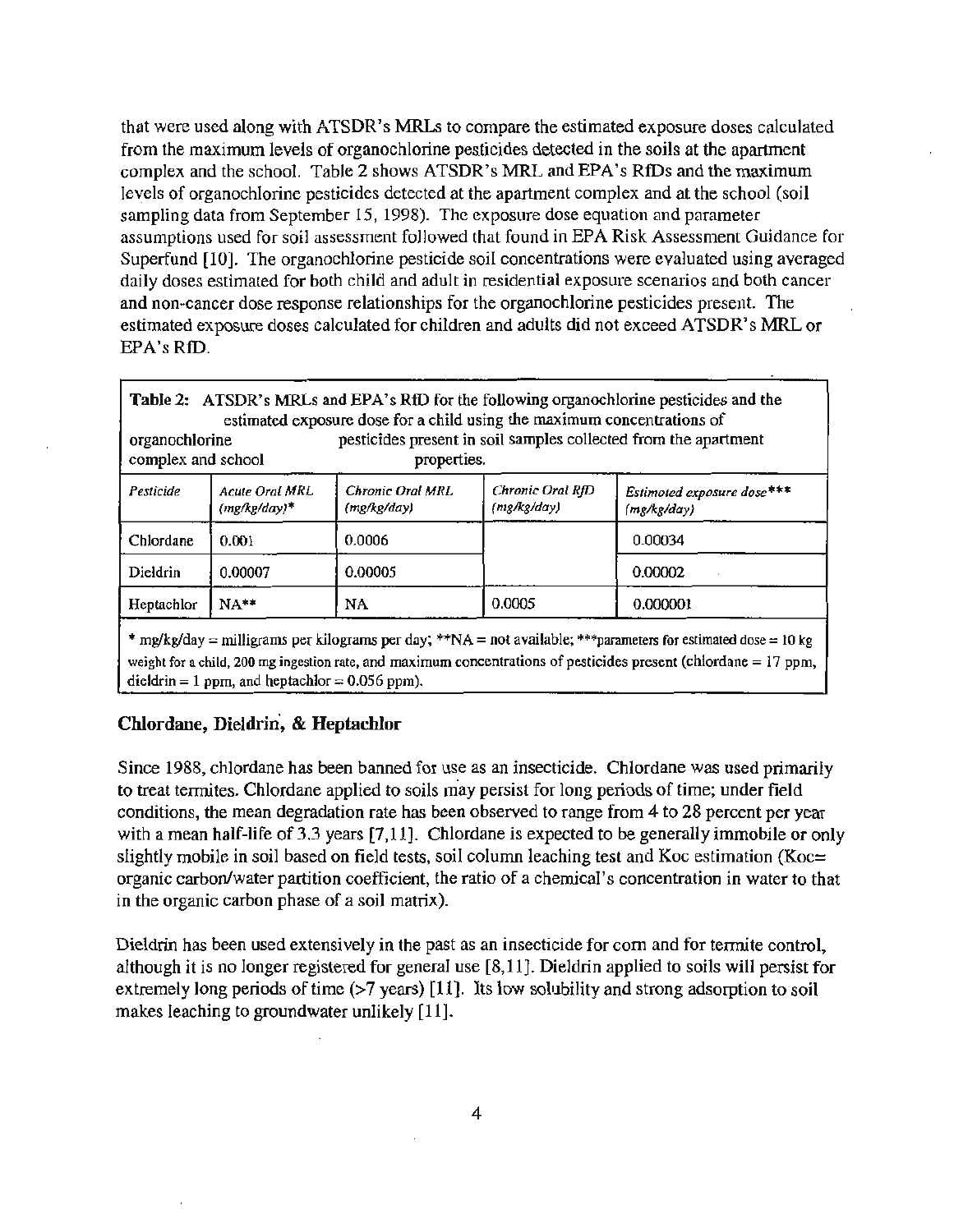Prior to 1983, heptachlor, an insecticide, was used extensively and still persists in the environment [9,11]. Heptachlor is unlikely to leach into the groundwater since it is expected to adsorb strongly to soils [11].

## ATSDR Child Health Initiative

ATSDR's Child Health Initiative recognizes that the unique vulnerabilities of infants and children demand special emphasis in communities faced with contamination of environmental media. As part of the ATSDR initiative, ATSDR health consultations must indicate whether any site-related exposures are of particular concern for children. Since children are more likely to come in frequent contact with the soil, and ingest soil at greater levels relative to body weight (due to frequent hand-to-mouth behavior), ATSDR took a conservative, protective, approach when evaluating data for this site.

#### Conclusions

Based on the available information and analytical data evaluated, ATSDR concluded that no public health hazard exists from organochlorine pesticides detected in the subsurface soil and groundwater samples collected at the Brookside School site. This finding is not unexpected since the organochlorine pesticides analyzed are immobile or only slightly mobile in soil making the potential for migration through the subsurface soils low. The school property is located above grade to the neighboring apartment complex property, making the potential for surface water runoff of the organochlorine pesticides unlikely.

In addition, no public health hazard exists from the levels of organochlorine pesticides detected in the surface soil samples collected from the apartment complex and the school property.

#### Recommendations

1. There were no recommendations made.

~ *c* ~ *=t-/zg(t:rq* 

Tammie McRae, MS Environmental Health Scientist

 $\frac{\gamma_{\text{max}} N}{\text{Susan Moore}}$ 

Concurred:

EICB Section Chief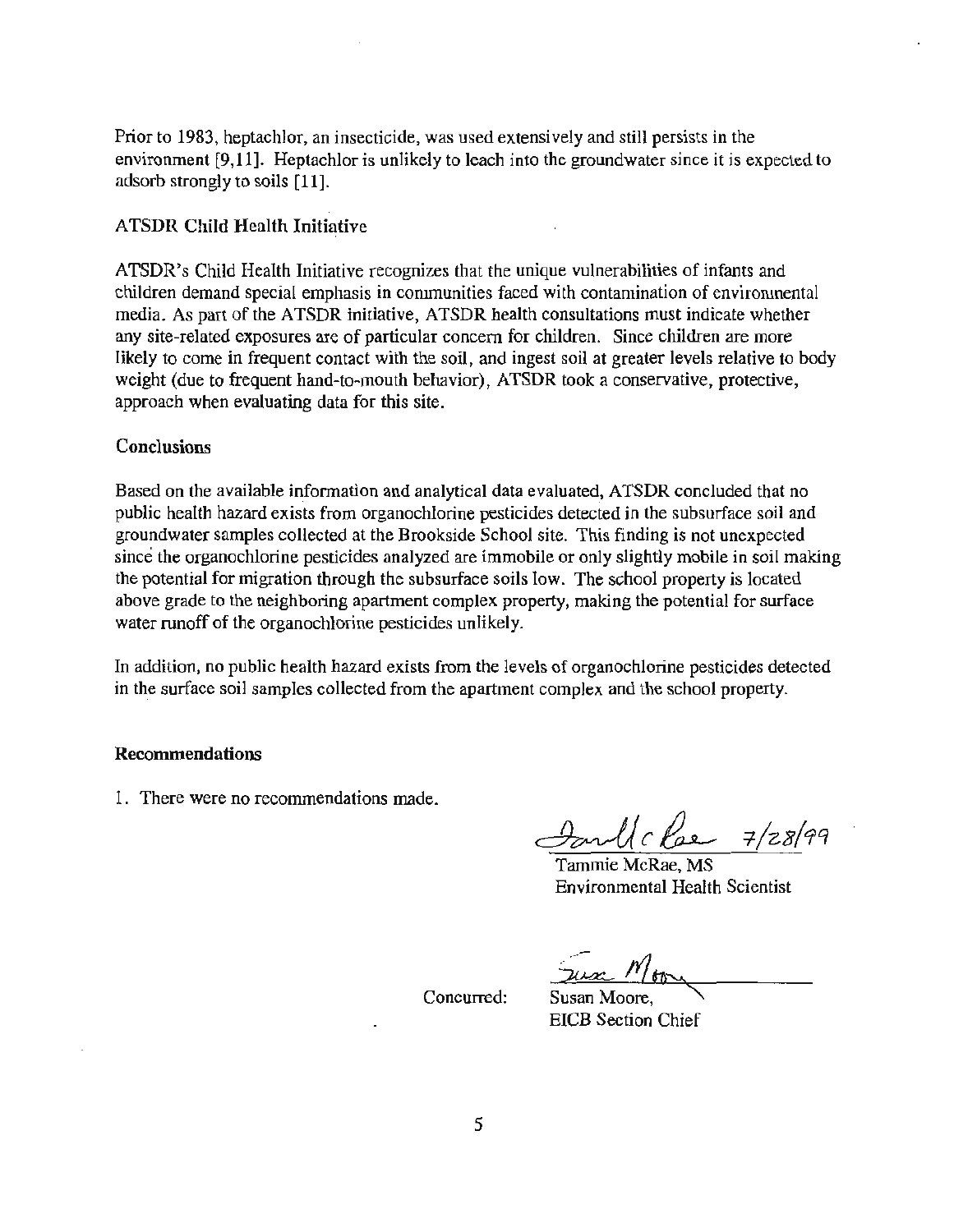#### References

- 1. Memorandum from the Agency for Toxic Substance and Disease Registry (Bob Safay) Region 4, requesting a public health consultation for the Brookside School Property, Sarasota, Florida, to the Agency for Toxic Substance and Disease Registry, Consultation Section Chief, Susan Moore. April 20, 1999.
- 2. Soil and Groundwater Sampling and Analysis for "Brookside School, 3636 South Shade Avenue, Sarasota County, Florida". Ardaman & Associates, Inc. File No. 98-8771. February 2, 1999.
- 3. Telephone correspondences with Wayne Beedy, School Board of Sarasota County, 7895 Fruitville Road, Sarasota, Florida. May 17, 1999.
- 4. Telephone correspondences with Ashby (Chip) Hoover, Ardaman & Associates, Inc., regarding the Brookside School property. May 14 & 17, 1999.
- 5. Topographic Survey of Brookside Middle School. Wilson & Miller, Sarasota, Florida. March 22, 1999.
- 6. Chemical Analysis Report, Event Name (DI): SW-DIST-1998-09-11-03, Florida Department of Environmental Protection Agency, December 2, 1998.
- 7. Toxicological Profile for Chlordane (Update). U.S. Department of Health and Human Services. Agency for Toxic Substances and Disease Registry, Atlanta, GA. May 1994.
- 8. Toxicological Profile for Aldrin/Dieldrin. U.S. Department of Health and Human Services. Agency for Toxic Substances and Disease Registry, Atlanta, GA. April 1993.
- 9. Toxicological Profile for Heptachlor. U.S. Department of Health and Human Services. Agency for Toxic Substances and Disease Registry, Atlanta, GA. April 1993.
- 10. U.S. Environmental Protection Agency's Risk Assessment Guidance for Superfund (RAGS), Human Health Evaluation Manual (Part A). EP A/540/1-89/002. December 1989.
- 11. TOMES CPS System. Hazardous Substance Data Base. Chlordane, Dieldrin, and Heptachlor. Micromedex. Copyright 1974-1998.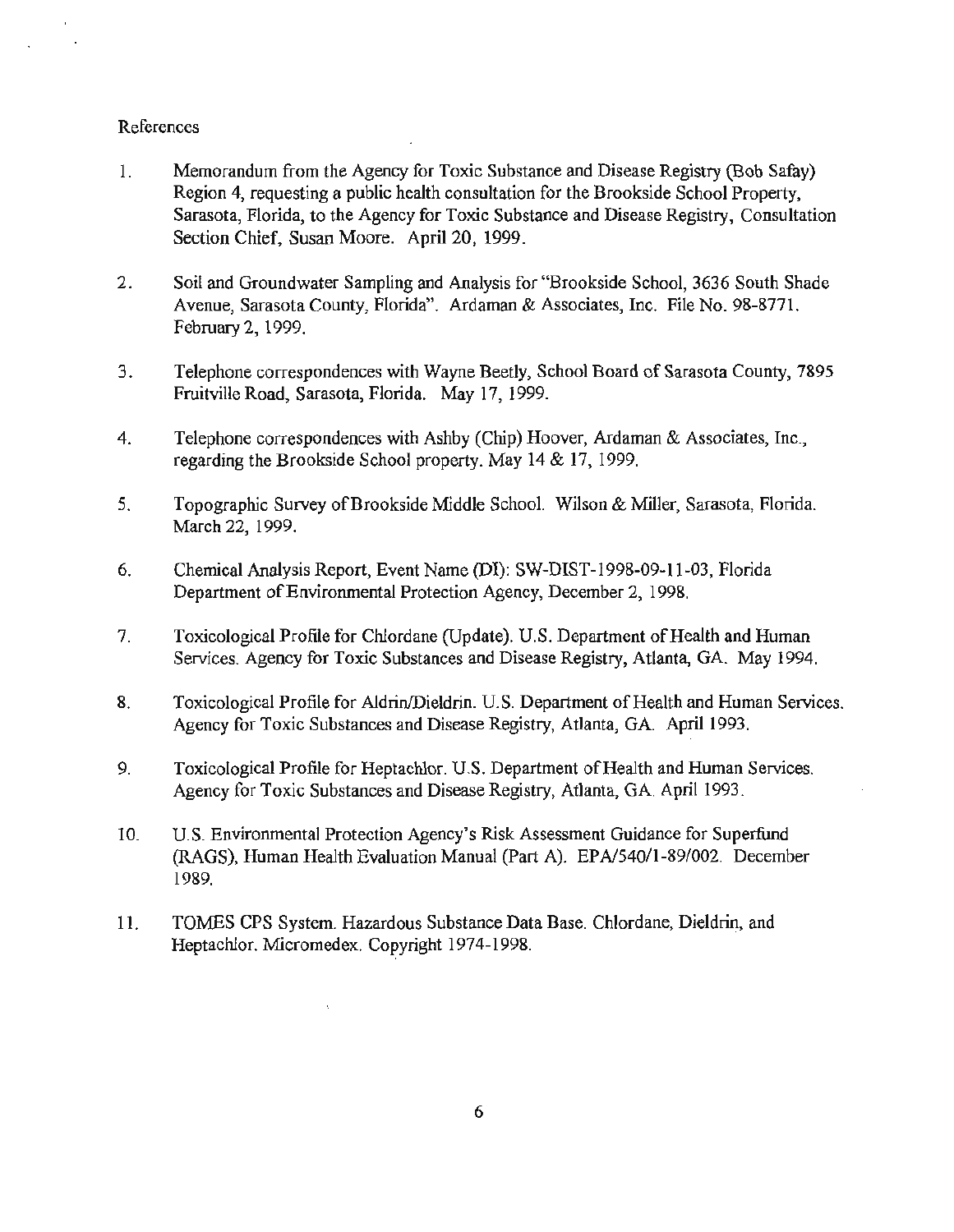# **Attachment 1**

 $\frac{1}{2}$  $\bar{1}$ 

> Sampling Locations at the Brookside School Sarasota, Florida ..

> > l,

 $\overline{a}$ 

 $\mathbf{r}$ 

 $\ddot{\phantom{a}}$ 

l.